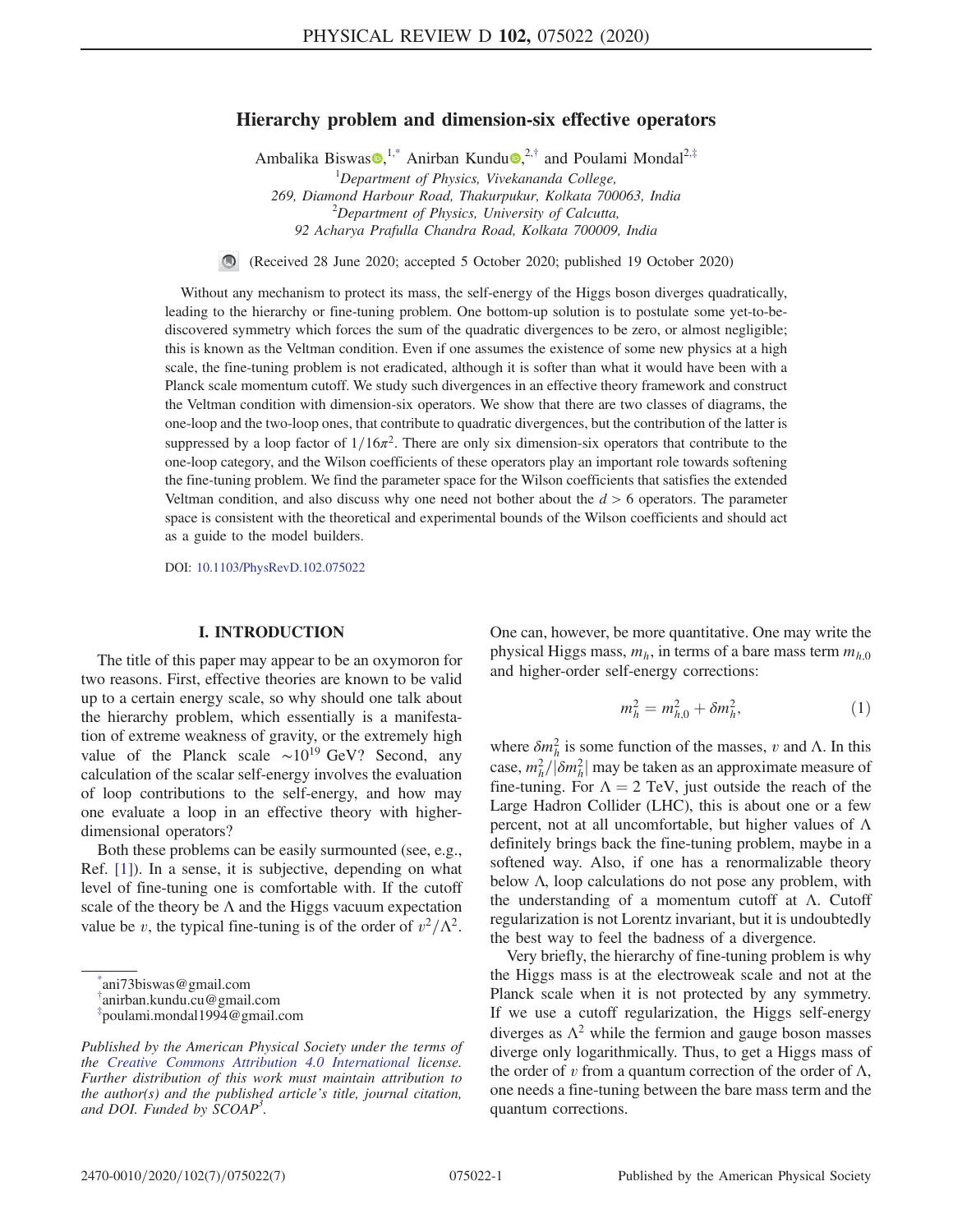In this paper, we will not talk about any possible ultraviolet complete (UVC) theory, like supersymmetry, that may solve the hierarchy problem. We will, rather, demand that perhaps due to some yet-to-be-discovered symmetry, the quadratically divergent contributions to the Higgs mass add up to zero, or a very small value. This is known as the Veltman condition (VC) [2].

Thus, if we confine ourselves to one-loop diagrams only, the renormalized Higgs mass squared is given by

$$
m_h^2 = m_{h,0}^2 + \delta m_h^2 = m_{h,0}^2 + \frac{1}{16\pi^2} f(g_i) \Lambda^2 + \cdots, \tag{2}
$$

where the ubiquitous coefficient of  $1/16\pi^2$  comes from the evaluation of the loop, and  $f(g_i)$  is a function of relevant scalar, Yukawa, and gauge couplings. The VC demands that  $f(g_i)$  should be zero, or extremely tiny, so that  $m_{h,0}$  is not too much away from the electroweak scale. The logarithmically divergent as well as the finite terms coming from the loop diagrams have been neglected, and denoted by the trailing ellipses.

One may argue that  $f(g_i)$  need not be exactly zero; in fact,  $f(g_i) \sim 16\pi^2 m_h^2/\Lambda^2$  should be perfectly acceptable. However, with all the masses known, the VC fails badly for the Standard Model (SM) [3,4]. There are numerous attempts in the literature to make  $f(g_i) \approx 0$  by introducing more particles, like extra scalars or fermions [5–11]. While these attempts were more or less successful and provided some important constraints on the parameter space, the VC could hardly be stabilized over the entire energy scale from  $v$  to  $\Lambda$  if one considers the renormalization group evolution of the couplings. This remains one of the major shortcomings of the bottom-up approach.

We will take the bottom-up approach to its extreme limit. For us, whatever new physics exists there at the high energy scale can be effectively integrated out at the scale  $\Lambda$  to give us the SM, plus some effective operators involving only the SM fields, which is known as the SM effective field theory (SMEFT). We will not venture to investigate the possible nature of the UVC theory; rather, all the UVC information will be clubbed in the Wilson coefficients (WC) of the effective operators.

In SMEFT, the first interesting higher dimensional operators come at  $d = 6$  (the  $d = 5$  Weinberg operator is not relevant for scalar self-energies). There are many equivalent bases to express the complete set of  $d = 6$ operators. We will use the basis given in Ref. [12]. Only a handful among the 59 dimension-six operators contribute to the quadratically divergent part of the scalar self-energy.

An n-dimensional operator can at most result in a divergence in Higgs self-energy that goes as  $\Lambda^{n-2}$ . As these operators are suppressed by  $\Lambda^{n-4}$ , one expects contributions to  $f(g_i)$  from all orders. What, then, is the rationale to consider only  $d = 4$  and  $d = 6$  operators? We have tried to answer this question in Sec. II.

Thus, we will focus only on an effective theory with a schematic Lagrangian

$$
\mathcal{L} = c_{4i} O_i^{d=4} + \frac{1}{\Lambda^2} c_{6i} O_i^{d=6},\tag{3}
$$

where  $c_{4i}$  and  $c_{6i}$  are dimensionless constants. The VC now takes the form

$$
F(c_{4i}, c_{6i}) \approx 0. \tag{4}
$$

Our aim will be to find out the parameter space for the  $c_{6i}$ coefficients.

In Sec. II, we discuss why it is enough to take into account only the dimension-six operators. In Secs. III and IV, we discuss the VC in the SM (with dimensionfour operators) and in SMEFT with dimension-six operators. In Sec. V, we show the allowed parameter space for the  $c_{6i}$  coefficients and discuss our results. Section VI concludes the paper.

# II. WHY WE CAN NEGLECT  $d = 8$ AND HIGHER OPERATORS

The  $d = 6$  SMEFT has been well explored, and there are several equivalent bases to express all the  $d = 6$  operators. While the  $d = 8$  operators are not that well investigated, it is known [13] that there are 993 such operators with one generation and 44807 operators with three generations. A list of the relevant bosonic operators can be found in Ref. [14].

For  $d = 6$  operators, there are two types of diagrams that come with a  $\Lambda^4$  divergence. First are the two-loop diagrams, like the one from  $(\Phi^{\dagger} \Phi)^3$ , where  $\Phi$  is the SM doublet Higgs field. The second class consists of one-loop diagrams but momentum-dependent vertices, like the one coming from  $(D^{\mu} \Phi)^{\dagger} (D_{\mu} \Phi) \Phi^{\dagger} \Phi$ . If the derivatives act on the internal scalar lines, the vertex has a momentum dependence  $\sim k^2$ , where k is the loop momentum to be integrated over, and the resulting divergence is again quartic. However, there is a crucial difference: the first set comes with  $(16\pi^2)^{-2}$ , and the second set only with  $(16\pi^2)^{-1}$ , similar to the  $d = 4$  operators. Therefore, it is the one-loop diagrams that should be the most relevant in calculating the VC. One can have a similar conclusion with operators involving the gauge field tensors, and the final result is this:

Only those dimension-six operators contribute quartic divergences at one-loop for which both the derivatives act on the field in the loop.

Thus, among the  $d = 8$  operators, one should look only for those operators that come with four derivatives, i.e.,  $D^4$ . There are only three such operators [14], and all of them have a generic structure of  $(D\Phi)^{\dagger} (D\Phi) (D\Phi)^{\dagger} (D\Phi)$ . As two of the derivatives act on the external leg fields and hence give the square of the external leg momentum, the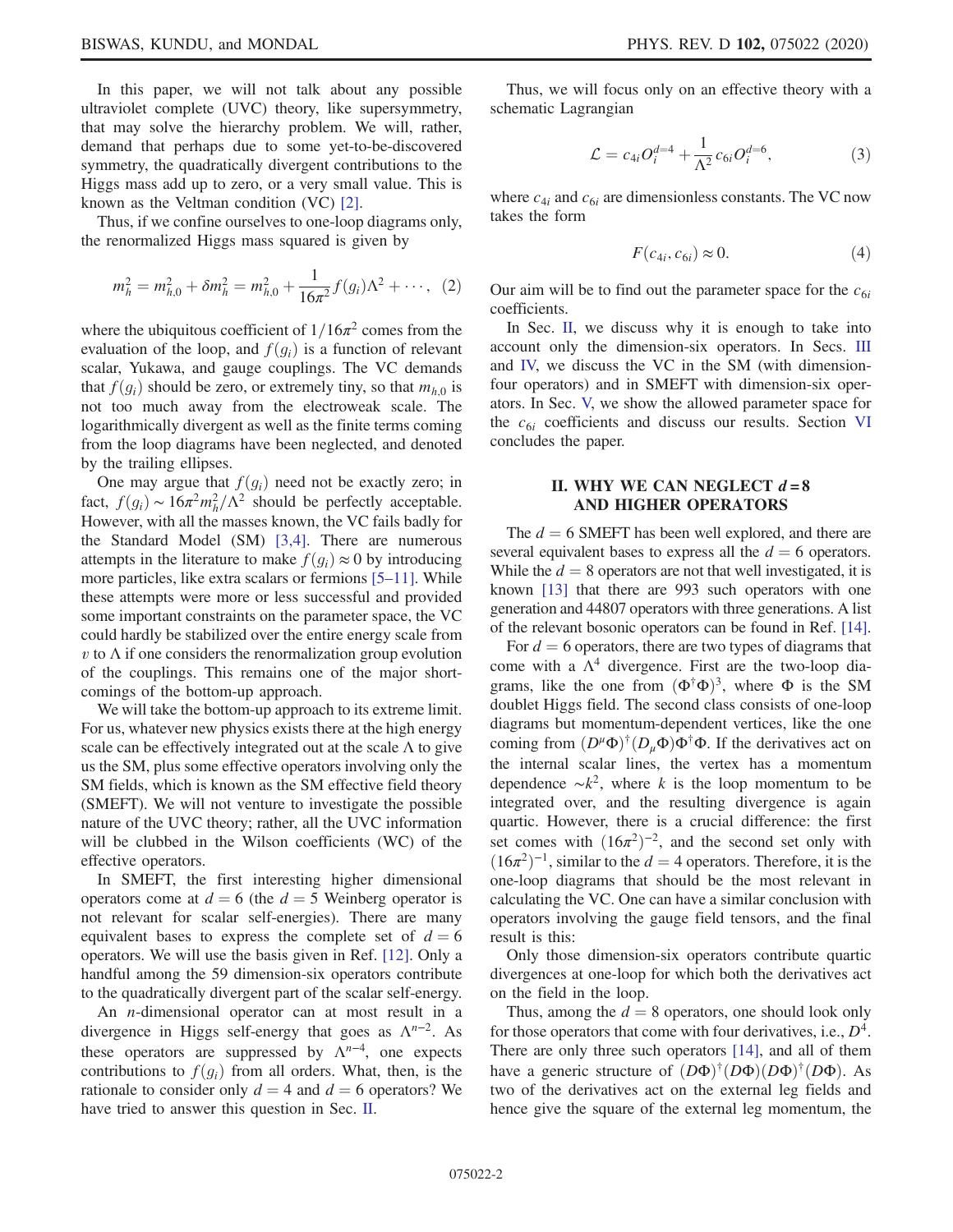vertex factor can only have a  $k^2$  dependence, and the divergence remains only  $\Lambda^4$  and not  $\Lambda^6$ . Similarly, operators of the form  $D^2(\Phi^2W^2)$ , where W is the generic gauge tensor, do not generate any  $\Lambda^6$  divergence. Thus, it is enough, within the limits of uncertainty, to consider only the  $d = 6$ operators. However, one may note that the argument is not watertight; the huge number of  $d = 8$  operators may offset the extra suppression coming from  $1/16\pi^2$ .

One can easily extend the logic for  $d > 8$  operators. For  $d = 2n$ , one needs operators of the generic form  $\Phi^{\dagger} \Phi (D^p S)^{\dagger} (D^p S)$ , where  $p = n - 2$  and S some scalar field, to throw a momentum dependence of  $k^{2p}$  in the loop and make the one-loop diagram equally important as those coming from  $d = 6$  operators. Apparently, all such operators can be reduced to harmless (i.e., not producing a oneloop  $\Lambda^4$  divergence) forms through equations of motion.

### III. VELTMAN CONDITION WITH DIMENSION-FOUR OPERATORS

We start from the SM Higgs potential with only  $d \leq 4$ terms:

$$
V(\Phi) = -\mu^2 \Phi^{\dagger} \Phi + \lambda (\Phi^{\dagger} \Phi)^2, \tag{5}
$$

where  $\Phi$  is the SM doublet, with  $\langle \Phi \rangle = v / \sqrt{2}$ . The Higgs self-energy receives a quadratically divergent correction

$$
\delta m_h^2 = \frac{\Lambda^2}{16\pi^2} \left( 6\lambda + \frac{3}{4} g_1^2 + \frac{9}{4} g_2^2 - 6g_t^2 \right),\tag{6}
$$

where  $g_1$  and  $g_2$  are the  $U(1)_Y$  and  $SU(2)_L$  gauge couplings, and  $g_t = \sqrt{2}m_t/v$  is the top quark Yukawa coupling. All other fermions are treated as massless. Dimensional regularization does not differentiate between quadratic and logarithmic divergences, and we get a slightly different correction [4]:

$$
\delta m_h^2 \propto \frac{1}{\epsilon} \left( 6\lambda + \frac{1}{4} g_1^2 + \frac{3}{4} g_2^2 - 6 g_t^2 \right). \tag{7}
$$

As our goal is to cancel the strongest divergence, we will use the cutoff regularization. Two- and higher-loop diagrams can also contribute to the quadratic divergence, but they are suppressed from the one-loop contributions by a factor of  $\ln(\Lambda/\mu)/16\pi^2$  or more, where  $\mu$  is the regularization scale. We will, therefore, not consider anything beyond one loop.

At this point, let us make some comments on the gauge dependence of the VC. They are gauge independent, as can be explicitly checked by working out the quadratic divergences in Landau and 't Hooft-Feynman gauge. However, one may ask what happens in the unitary gauge, as the gauge propagator has a leading momentum dependence of  $k^0$ . While one may question the justification to use the unitary gauge as the VC is relevant only for  $\Lambda \gg v$  where the electroweak symmetry is still unbroken, all particles are massless, and the condition is formulated in terms of the couplings only, it would nevertheless be satisfactory to see that nothing catastrophic happens in the unitary gauge. For example, one may think of having a quartic divergence, ∼Λ 4 , coming from the gauge loop, as the gauge propagator is not momentum suppressed. At the same time, one has to remember that the electroweak symmetry is broken, and there are generic Higgs-gauge-gauge vertices in the theory. One can have a self-energy contribution with two such vertices, which again is quartically divergent. We have explicitly checked that these quartic divergences cancel; for the  $W$  loop, the amplitude with the four-point vertex gives  $g^2 \Lambda^4 / (128 \pi^2 m_W^2)$ , which is exactly canceled by the amplitude with two three-point vertices. The latter also gives a quadratic divergence, which is needed to restore the gauge invariance.

One can say that the quadratic divergence is under control if  $|\delta m_h^2| \le m_h^2$ , which translates into<sup>1</sup>

$$
|m_h^2 + 2m_W^2 + m_Z^2 - 4m_t^2| \le \frac{16\pi^2}{3} \frac{v^2}{\Lambda^2} m_h^2.
$$
 (8)

This inequality is clearly not satisfied in the SM for  $v^2/\Lambda^2 \le 0.1$ , or  $\Lambda \ge 760$  GeV, and onset of new physics at such a low scale is already ruled out by the LHC. Thus, one needs extra degrees of freedom, like more scalars or fermions. There are a number of such studies in the literature; we refer the reader to, e.g., Refs. [5,8–11].

### IV. VELTMAN CONDITION WITH DIMENSION-SIX OPERATORS

We will use the SMEFT basis as in Ref. [12]. Keeping in mind that only operators with two or more Higgs fields are relevant and the divergence should be quartic, the relevant operators are as follows:

$$
O_{WW} = \Phi^{\dagger} \widehat{W_{\mu\nu}} \widehat{W^{\mu\nu}} \Phi, \qquad O_{BB} = \Phi^{\dagger} \widehat{B_{\mu\nu}} \widehat{B^{\mu\nu}} \Phi,
$$
  
\n
$$
O_{GG} = \Phi^{\dagger} \Phi \widehat{G_{\mu\nu}} \widehat{G^{\mu\nu}}, \qquad O_W = (D_{\mu} \Phi)^{\dagger} \widehat{W^{\mu\nu}} (D_{\nu} \Phi),
$$
  
\n
$$
O_B = (D_{\mu} \Phi)^{\dagger} \widehat{B^{\mu\nu}} (D_{\nu} \Phi), \qquad O_{\phi,1} = (D_{\mu} \Phi)^{\dagger} \Phi \Phi^{\dagger} (D^{\mu} \Phi),
$$
  
\n
$$
O_{\phi,2} = \frac{1}{2} \partial^{\mu} (\Phi^{\dagger} \Phi) \partial_{\mu} (\Phi^{\dagger} \Phi), \qquad O_{\phi,3} = \frac{1}{3} (\Phi^{\dagger} \Phi)^3,
$$
  
\n
$$
O_{\phi,4} = (D_{\mu} \Phi)^{\dagger} (D^{\mu} \Phi) \Phi^{\dagger} \Phi, \qquad (9)
$$

where

$$
\widehat{B_{\mu\nu}} = \frac{ig'}{2} B_{\mu\nu}, \quad \widehat{W_{\mu\nu}} = \frac{ig}{2} \sigma^a W^a_{\mu\nu}, \quad \widehat{G_{\mu\nu}} = \frac{ig_s}{2} \lambda^A G^A_{\mu\nu}, \quad (10)
$$

<sup>&</sup>lt;sup>1</sup>The VC can be expressed in terms of the masses only after the electroweak symmetry is broken.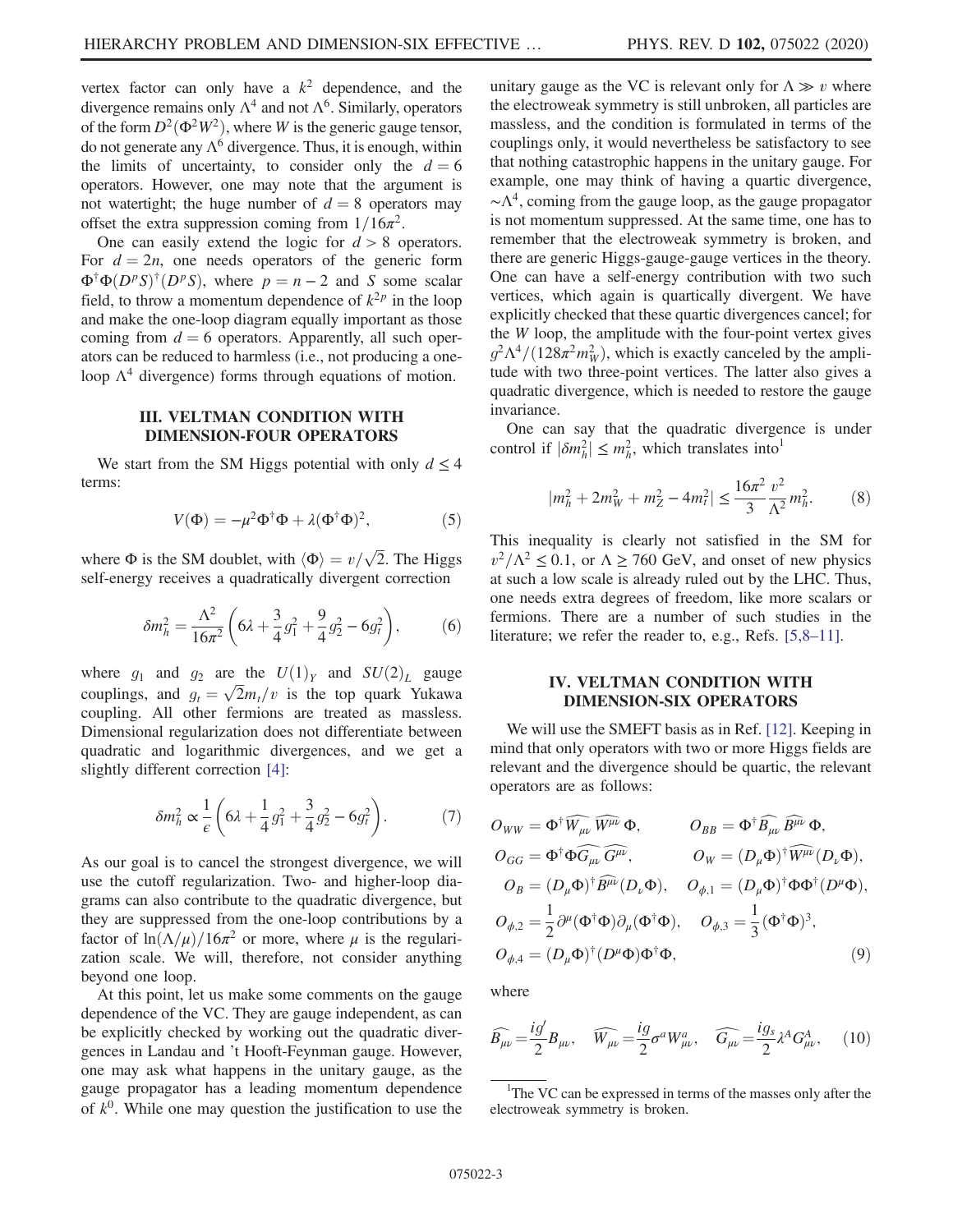g, g' being the  $SU(2)_L$  and  $U(1)_Y$  gauge couplings, respectively, and  $\lambda^A$ ,  $\sigma^a$  are the Gell-Mann and Pauli matrices. Note that the mixed gauge operator  $O_{BW} =$  $\Phi^{\dagger} \widehat{B_{\mu\nu}} \widehat{W^{\mu\nu}} \Phi$  cannot generate a self-energy amplitude, either at one- or at two-loop. There is no contribution from  $O_B$  either, due to the Abelian nature of the field tensor, but we keep it for completeness. Only the  $O_{VV}$  $(V = W, B, G)$  and  $O_{\phi, i}$   $(i = 1, 2, 4)$  operators are relevant for one-loop diagrams.

We would like to mention that the SMEFT basis is far from unique. The same exercise could have been performed in the "Warsaw" basis [15], and the relevant operators fall in the  $\varphi^6$ ,  $\varphi^4 D^2$ , and  $X^2 \varphi^2$  categories. For the relevant Feynman rules, we refer the reader to Ref. [16].

With these set of nine operators, we can write the dimension-six part of Eq. (3) as

$$
\mathcal{L}_6 = \frac{1}{\Lambda^2} \sum_{i=1}^{9} c_i O_i,
$$
\n(11)

and Eq. (6) takes the form

$$
\delta m_h^2 = \frac{\Lambda^2}{16\pi^2} \left( 6\lambda + \frac{3}{4} g_1^2 + \frac{9}{4} g_2^2 - 6g_t^2 \right) + \frac{\Lambda^2}{16\pi^2} \sum_i f_i + \frac{\Lambda^2}{(16\pi^2)^2} \sum_i g_i,
$$
\n(12)

where  $f_i$  and  $g_i$  terms come, respectively, from the oneloop and two-loop quartic divergences with the insertion of the operator  $O_i$ , any of the eight (except  $O_B$ ) dimension-six operators listed above. The relevant Feynman diagrams are shown in Fig. 1, where the top three are one-loop with momentum-dependent vertices contributing to  $f_i$ , and the

bottom four, contributing to  $g_i$ , are two-loop where the vertex factors are momentum independent; the latter set is suppressed by an extra  $1/16\pi^2$ . In the Appendix, we show explicitly which operators contribute to which diagrams, and why operators like  $O_B$  are irrelevant for us.

The contributions are given by

$$
f_{\phi,1} = -3c_{\phi,1}, \qquad g_{\phi,1} = -\frac{9}{2}(g^2 + 3g^2)c_{\phi,1},
$$
  
\n
$$
f_{\phi,2} = -6c_{\phi,2}, \qquad g_{\phi,2} = 0,
$$
  
\n
$$
f_{\phi,3} = 0, \qquad g_{\phi,3} = 18c_{\phi,3},
$$
  
\n
$$
f_{\phi,4} = -3c_{\phi,4}, \qquad g_{\phi,4} = -\frac{9}{2}(g^2 + 3g^2)c_{\phi,4},
$$
  
\n
$$
f_{WW} = -\frac{9}{4}g^2c_{WW}, \qquad g_{WW} = -27g^4c_{WW},
$$
  
\n
$$
f_{BB} = -\frac{3}{4}g^2c_{BB}, \qquad g_{BB} = 0,
$$
  
\n
$$
f_{GG} = -6g_s^2c_{GG}, \qquad g_{GG} = -72g_s^4c_{GG},
$$
  
\n
$$
f_W = 0, \qquad g_W = -\frac{27}{2}g^4c_W,
$$
  
\n
$$
f_B = 0, \qquad g_B = 0.
$$
  
\n(13)

Equations (12) and (13) are the central results of this paper. The extra  $1/16\pi^2$  suppression tells us that we may neglect the  $g_i$  terms (and thus will be justified to neglect the dimension-eight and other higher-dimensional operators), unless we deal with pathological cases like  $\sum f_i \approx 0$ , or all the WCs being zero except  $c_{\phi,3}$ .

With only the  $f_i$  terms, the modified VC reads

$$
\frac{1}{16\pi^2} \left[ \left( 6\lambda + \frac{3}{4} g_1^2 + \frac{9}{4} g_2^2 - 6g_t^2 \right) + \sum_i f_i \right] \le \frac{\delta m_h^2}{\Lambda^2}, \quad (14)
$$



FIG. 1. The Feynman diagrams that contribute to the  $\Lambda^4$  divergences. The first row shows the one-loop diagrams with momentumdependent vertices; the second row shows the two-loop diagrams where the vertex factor does not contain the loop momentum. The latter set is suppressed by an extra  $1/16\pi^2$  compared to the former set.  $\phi^0$ ,  $\phi^i$ ,  $W^a$ , B, and  $G^A$  stand for the Higgs boson, the Goldstone bosons, the  $SU(2)_L$  and  $U(1)_Y$  gauge bosons, and the gluons, respectively. The indices i and a run from 1 to 3, while A runs from 1 to 8.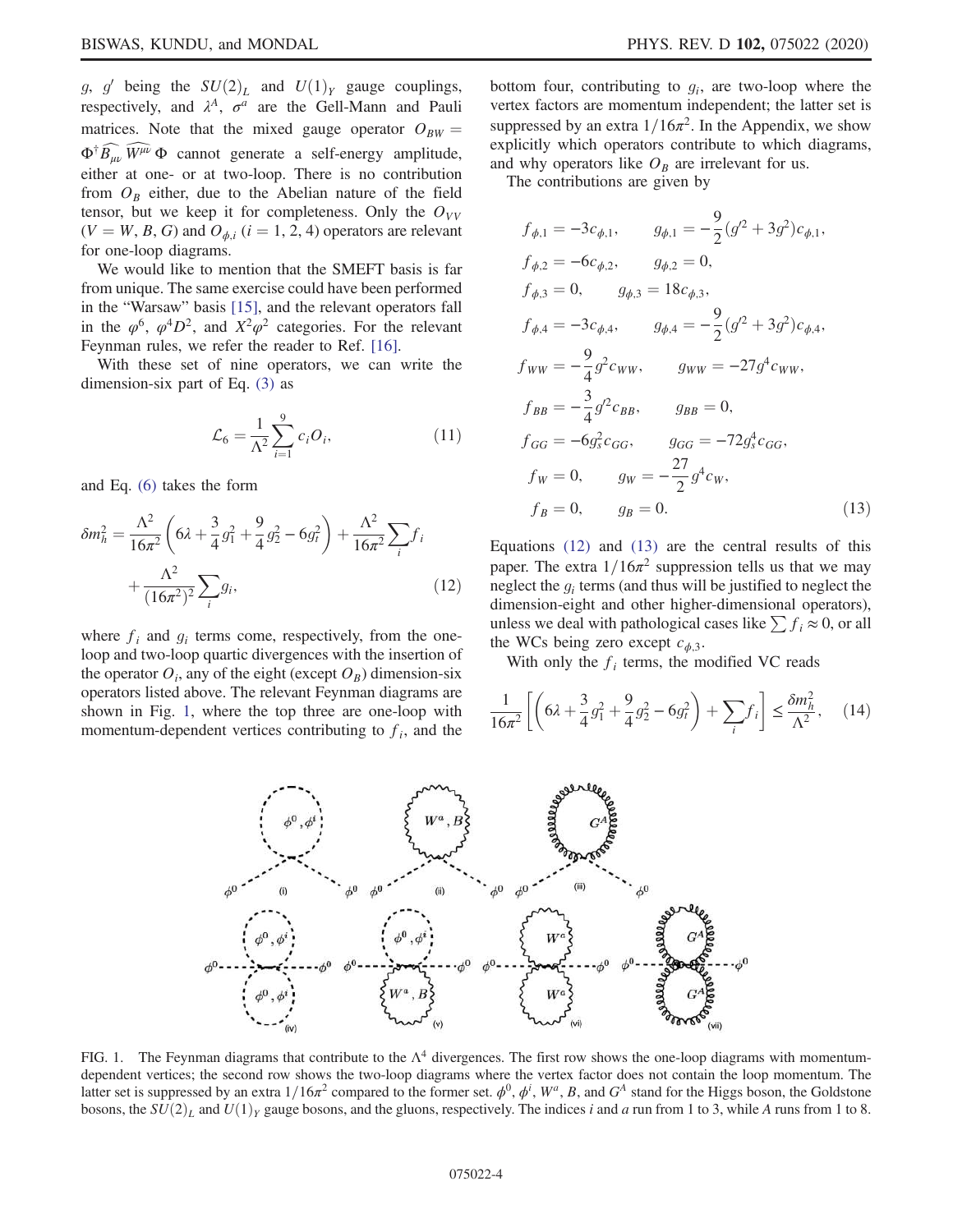with all the couplings and WCs evaluated at the scale  $\Lambda$ . Equation (14) immediately tells us that at least one, or perhaps more, WCs should be negative. As the operators do not contain strongly interacting fields (except  $O_{GG}$ ), the running between Λ, which is the matching scale, and the electroweak scale, are controlled by electroweak radiative corrections only (at the leading order).

Before we go into the next section, let us enlist once more a couple of important points.

- (1) If we assume the WCs at the matching scale are of order unity (which is expected if the UVC is perturbative in nature), we can safely neglect the two-loop  $g_i$  terms, as they are suppressed by at least two orders of magnitude coming from  $1/16\pi^2$ . This also ensures that we do not have to worry about  $d > 6$  operators.
- (2) At what scale should the VC be satisfied? Obviously, it should be at the matching scale Λ. Equation (8) shows that the cancellation need not be exact, it should be of the order of  $v^2/\Lambda^2$ . Thus, it is meaningless to talk about the fine-tuning problem if  $\Lambda = 1$  TeV, and anyway we already know that there is no new physics (at least strongly interacting) at that scale, thanks to LHC.  $\Lambda = 100$  TeV makes the fine-tuning problem come back in a softened avatar, so this should be the correct ballpark to study the issue. Even higher values, like  $\Lambda = 10^6$  TeV, makes the fine-tuning problem seriously uncomfortable.

#### V. RESULT

Following what has been said just now, we will study the VC for two values of  $\Lambda$ , namely, 100 and 10<sup>6</sup> TeV. To start with, let us assume that only one of the six SMEFT operators (neglecting  $O_{\phi,3}$ ,  $O_W$ , and  $O_B$ , which do not contribute to  $f_i$ ) is present at the matching scale. We also need to evolve the SM couplings to that scale, for which we use the package SARAH v4.14.1 [17], with two-loop renormalization group equations.

Taking  $\Lambda = 100$  TeV, one gets, for exact cancellation of the quadratic divergence,

100 TeV|
$$
c_{\phi,1} = c_{\phi,4} = 2c_{\phi,2} = -1.15
$$
,  
\n $c_{BB} = -21.5$ ,  $c_{WW} = -4.13$ ,  
\n $c_{GG} = -0.78$ , (15)

and for  $\Lambda = 10^6$  TeV

10<sup>6</sup> TeV|
$$
c_{\phi,1} = c_{\phi,4} = 2c_{\phi,2} = -1.03
$$
,  
\n $c_{BB} = -17.3$ ,  $c_{WW} = -4.20$ ,  
\n $c_{GG} = -1.11$ . (16)

Of course, one may relax these numbers a bit if exact cancellation is not warranted. Note the large values for the weak gauge WCs, they stem from the definition of the corresponding  $f_i$ s in Eq. (13) which contain  $g^2$  or  $g'^2$ ; the UVC need not be nonperturbative. On the other hand, if we take  $\Lambda = 2$  TeV only (which is hardly of any practical interest), the corresponding exact-cancellation values are

2 TeV|
$$
c_{\phi,1} = c_{\phi,4} = 2c_{\phi,2} = -1.34
$$
,  
\n $c_{BB} = -26.2$ ,  $c_{WW} = -4.53$ ,  
\n $c_{GG} = -0.66$ . (17)

This change is entirely due to the running of the SM couplings.

However, there is hardly any UVC theory that generates only one of these six operators at the matching scale. As the sign of the WCs can be either positive or negative, the six free parameters do not even give a closed hypersurface in the six-dimensional plot, and therefore marginalization is of very limited use. Let us consider two distinct cases where only a pair of WCs are nonzero at Λ:

(1) Only  $c_{\phi,2}, c_{\phi,4} \neq 0$ : the approximate condition to satisfy the VC is

$$
c_{\phi,4} + 2c_{\phi,2} + 1.150 = 0 \quad (\Lambda = 100 \text{ TeV}),
$$
  

$$
c_{\phi,4} + 2c_{\phi,2} + 1.030 = 0 \quad (\Lambda = 10^6 \text{ TeV}). \quad (18)
$$

(2) Only  $c_{WW}, c_{BB} \neq 0$ :

$$
c_{BB} + 5.212c_{WW} + 21.544 = 0 \quad (\Lambda = 100 \text{ TeV}),
$$
  
\n
$$
c_{BB} + 4.122c_{WW} + 17.306 = 0 \quad (\Lambda = 10^6 \text{ TeV}).
$$
  
\n(19)

All the WCs are evaluated at the scale Λ. The exact conditions broaden out to finite-width bands if we allow a finite amount of fine-tuning, the bands getting narrower for higher values of  $\Lambda$ .

The SMEFT operators contribute to anomalous trilinear and quartic gauge-gauge and gauge-Higgs couplings, as well as modified wave function renormalization for the bosonic fields. It is indeed heartening to note that the parameter space that we obtain is consistent with all other theoretical and experimental constraints [18,19]. For other collider signatures of these  $d = 6$  operators, like vector boson scattering and Higgs pair production at the LHC, we refer the reader to, e.g., Refs. [20,21].

#### VI. CONCLUSION

In this paper, we have discussed the Veltman condition leading to the cancellation of the quadratic divergence of the Higgs self-energy in the context of an SMEFT framework. In other words, we assume the existence of a cutoff scale  $\Lambda$ , below which we have the SM, while the theory above  $\Lambda$  introduces higher-dimensional operators in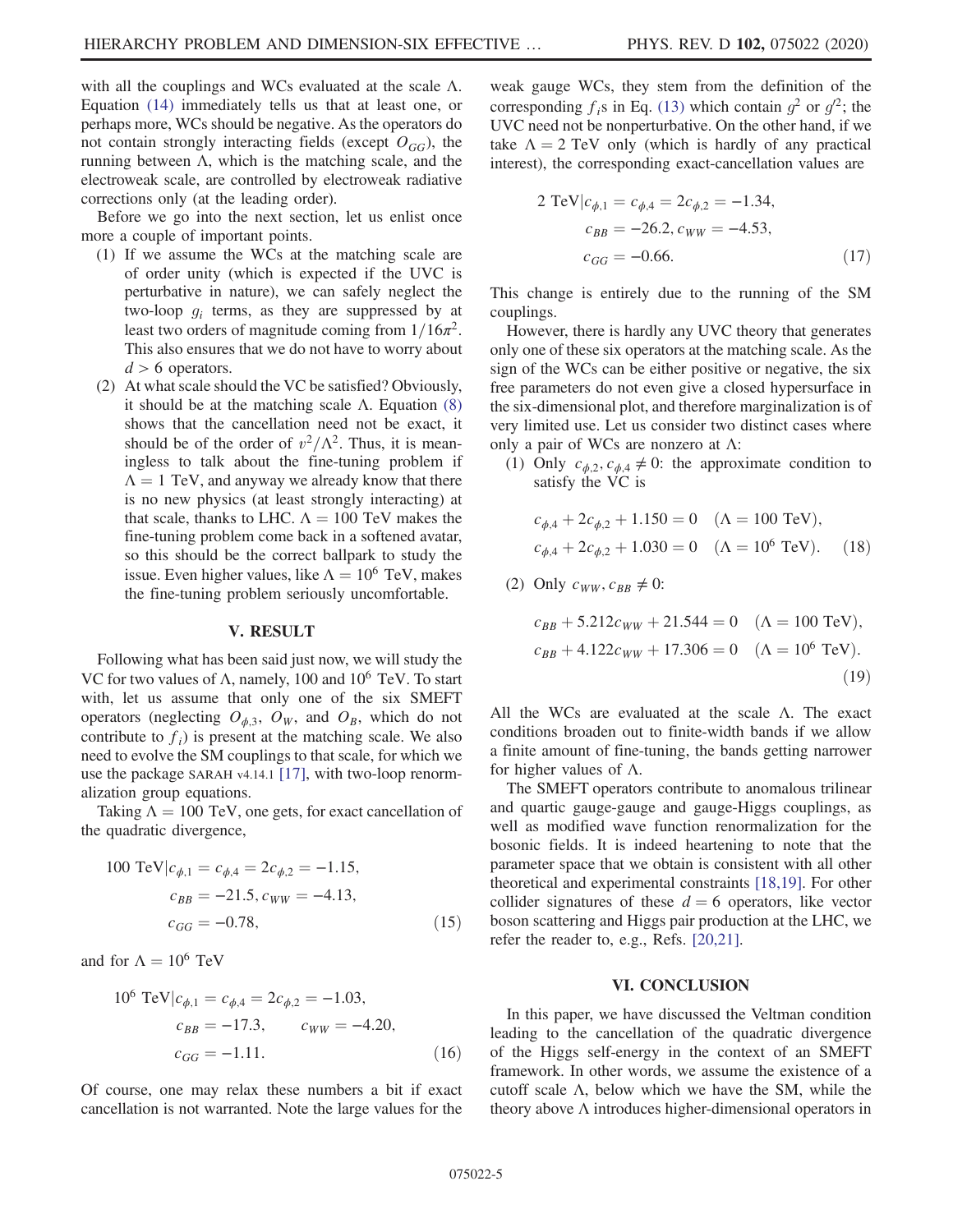the low-energy domain. If  $\Lambda$  is large enough, the lowenergy theory is still plagued by the  $\sim \Lambda^2$  divergence, even if it is not as uncomfortable as what one gets with a desert up to the Planck scale.

We show that the higher dimensional operators lead to quadratic divergences too, but there are two distinct sources of them. For example, with  $d = 6$  operators, such divergences can come from one-loop diagrams with momentum-dependent vertices, or two-loop diagrams with momentum-independent vertices. The latter, however, are suppressed by an extra loop factor of  $1/16\pi^2$  and hence can be neglected as a first approximation. The same logic leads to the important point that only  $d = 6$  operators are relevant for such one-loop quadratic divergences. (There is a caveat, though: the number of relevant effective operators increases almost exponentially with  $d$ , and the loop suppression may just be compensated by the large number of such amplitudes.)

We find that there are only six operators that contribute to the Veltman condition at the one-loop level. It turns out that at least one of the WCs has to be negative, but they are all consistent with a high-scale perturbative theory. The parameter space that we find is compatible with other theoretical and experimental constraints. Thus, this study should set a benchmark for the model builders.

#### ACKNOWLEDGMENTS

A. K. acknowledges the support from the Science and Engineering Research Board, Government of India, through the Grants No. CRG/2019/000362, No. MTR/ 2019/000066, and No. DIA/2018/000003.

## APPENDIX: THE DIMENSION-SIX OPERATORS AND THE FEYNMAN DIAGRAMS

Let us refer to Fig. 1, which shows all the possible oneand two-loop diagrams originating from the set of dimension-six SMEFT operators. These are the only operators for which the divergence is quartic in nature. We will denote the first three one-loop diagrams by (i)–(iii) and the last four two-loop diagrams by (iv)–(vii), respectively. The diagrams corresponding to the amplitudes generated by different terms of any given operator are marked within square brackets. Note that the terms involving the gauge fields result in gauge-dependent propagators, but the final results are gauge independent.

$$
O_{\phi,1} = (D_{\mu}\Phi)^{\dagger} \Phi \Phi^{\dagger} (D^{\mu}\Phi)
$$
  
\n
$$
\supset (\partial_{\mu}\Phi^{\dagger}) \Phi \Phi^{\dagger} (\partial^{\mu}\Phi) [i] + \left[ \frac{g^2}{4} \sigma^a \sigma^b \Phi^{\dagger} W^a_{\mu} \Phi \Phi^{\dagger} W^{\mu b} \Phi
$$
  
\n
$$
+ \frac{g'^2}{4} \Phi^{\dagger} B_{\mu} \Phi \Phi^{\dagger} B^{\mu} \Phi \right] [v],
$$
 (A1)

$$
O_{\phi,2} = \frac{1}{2} \partial^{\mu} (\Phi^{\dagger} \Phi) \partial_{\mu} (\Phi^{\dagger} \Phi) \text{ [i]}, \quad (A2)
$$

$$
O_{\phi,3} = \frac{1}{3} (\Phi^{\dagger} \Phi)^3
$$
 [iv], \t(A3)

$$
O_{\phi,4} = (D_{\mu}\Phi)^{\dagger} (D^{\mu}\Phi)(\Phi^{\dagger}\Phi)
$$
  
\n
$$
\supset (\partial_{\mu}\Phi^{\dagger})(\partial^{\mu}\Phi)\Phi^{\dagger}\Phi \text{ [i]} + \left[\frac{g^2}{4}\sigma^a\sigma^b\Phi^{\dagger}W^a_{\mu}W^{\mu b}\Phi\Phi^{\dagger}\Phi + \frac{g'^2}{4}\Phi^{\dagger}B_{\mu}B^{\mu}\Phi\Phi^{\dagger}\Phi\right] \text{ [v]},
$$
 (A4)

$$
O_{BB} = \Phi^{\dagger} \widehat{B_{\mu\nu}} \widehat{B^{\mu\nu}} \Phi
$$
  

$$
\supset -\frac{g^2}{2} \Phi^{\dagger} [\partial_{\mu} B_{\nu} \partial^{\mu} B^{\nu} - \partial_{\mu} B_{\nu} \partial^{\nu} B^{\mu}] \Phi \text{ [ii]}, \quad (A5)
$$

$$
O_{WW} = \Phi^{\dagger} \widehat{W_{\mu\nu}} \widehat{W^{\mu\nu}} \Phi
$$
  
\n
$$
\supset \left[ -\frac{g^2}{2} \Phi^{\dagger} [\sigma^a (\partial_{\mu} W_{\nu}^a) \sigma^p (\partial^{\mu} W^{p\nu}) - \sigma^a (\partial_{\mu} W_{\nu}^a) \sigma^p (\partial^{\nu} W^{p\mu}) \right] \Phi \right] [ii]
$$
  
\n
$$
-\frac{g^4}{4} \sigma^a f_{abc} \sigma^p f_{pqr} \Phi^{\dagger} W_{\mu}^b W_{\nu}^c W^{q\mu} W^{r\nu} \Phi \text{ [vi]}, \quad (A6)
$$

$$
O_W = (D_\mu \Phi)^\dagger \widehat{W^{\mu\nu}} (D_\nu \Phi)
$$
  
\n
$$
\supset \left[ -\frac{g^2}{4} (\partial_\mu \Phi)^\dagger \sigma^p [\partial^\mu W^{p\nu} - \partial^\nu W^{p\mu}] \sigma^b W^b_\nu \Phi \right.
$$
  
\n
$$
+ \frac{g^2}{4} \Phi^\dagger W^a_\mu \sigma^a \sigma^p [\partial^\mu W^{p\nu} - \partial^\nu W^{p\mu}] \partial_\nu \Phi \right] [ii]
$$
  
\n
$$
- \frac{ig^4}{8} \Phi^\dagger W^a_\mu \sigma^a \sigma^p f_{pqr} W^{q\mu} W^{r\nu} \sigma^b W^b_\nu \Phi [vi], \qquad (A7)
$$

$$
O_B = (D_\mu \Phi)^\dagger \widehat{B^{\mu\nu}} (D_\nu \Phi)
$$
  
\n
$$
\supset \left[ \frac{g^2}{4} \Phi^\dagger B_\mu [\partial^\mu B^\nu - \partial^\nu B^\mu] \partial_\nu \Phi - \frac{g^2}{4} (\partial_\mu \Phi)^\dagger [\partial^\mu B^\nu - \partial^\nu B^\mu] B_\nu \Phi \right] [\text{ii}], \quad (A8)
$$

$$
O_{GG} = \Phi^{\dagger} \Phi \widehat{G_{\mu\nu}} \widehat{G^{\mu\nu}}
$$

$$
\supset \left[ -\frac{g_s^2}{2} \Phi^{\dagger} \{ \lambda^A \lambda^P (\partial_{\mu} G_{\nu}^A \partial^{\mu} G^{P\nu} - \partial_{\mu} G_{\nu}^A \partial^{\nu} G^{P\mu}) \} \Phi \right] \text{[iii]}
$$

$$
-\frac{g_s^4}{4} \lambda^A \lambda^P f_{ABC} f_{PQR} \Phi^{\dagger} G_{\mu}^B G_{\nu}^C G^{Q\mu} G^{R\nu} \Phi \text{[vii]}.
$$
 (A9)

In the expressions above, lowercase and uppercase Latin stands for  $SU(2)_L$  and  $SU(3)_C$  indices, and run from 1 to 3, and 1 to 8, respectively.

There are two comments that we would like to make here.